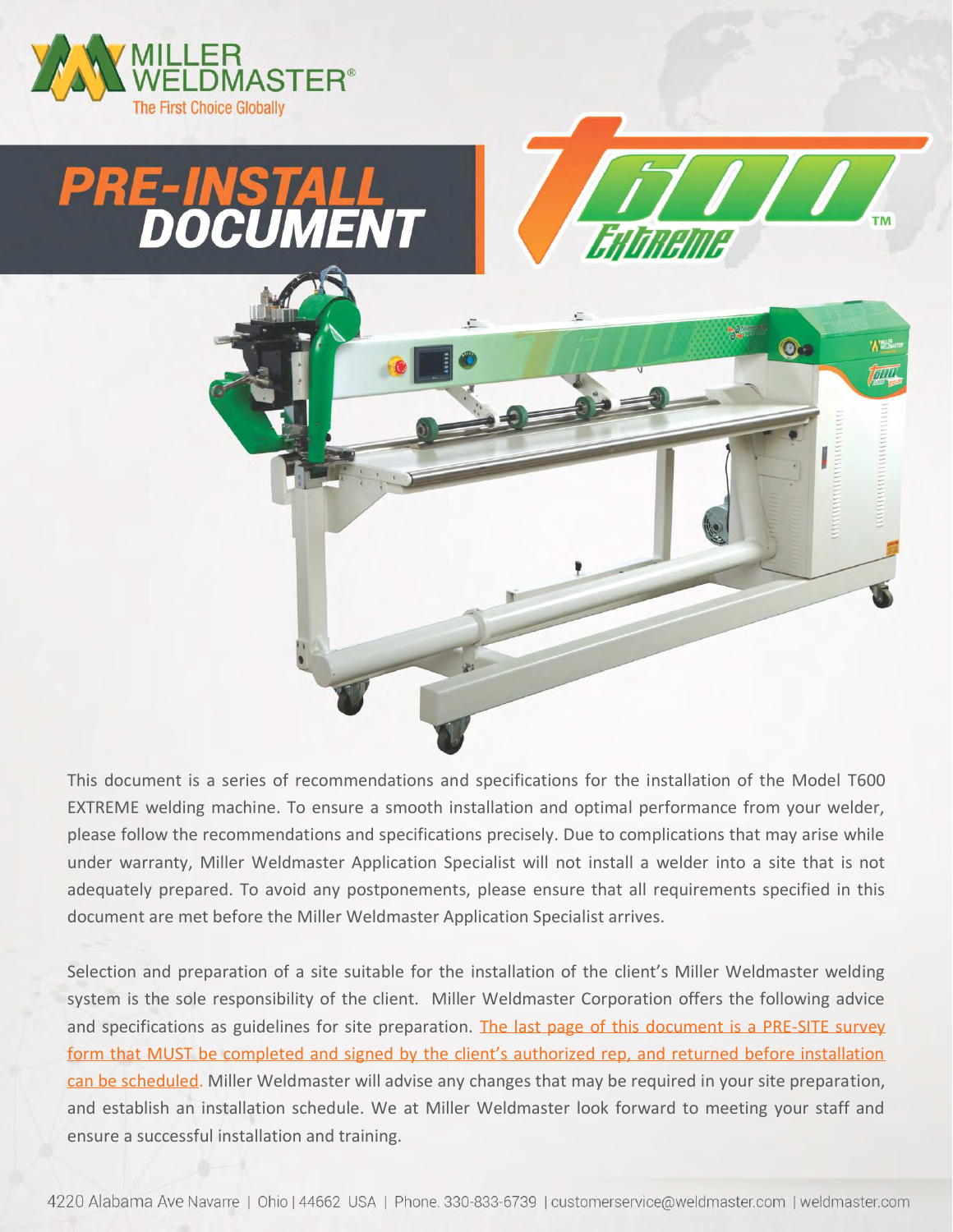

#### 1.0 Specifications

| <b>T600 Extreme</b> | <b>Machine</b>       | <b>Machine crated</b> |
|---------------------|----------------------|-----------------------|
| Height              | $1.57M - 58$ inches  | $2.13M - 66$ inches   |
| Width               | $1.12M - 25$ inches  | $1.40M - 30$ inches   |
| Length              | $3.35M - 118$ inches | $3.78M - 123$ inches  |



#### 2.0 Installation & Physical Plant Requirements

#### 2.1 Physical Plant

If you would like assistance with the placement of your machine please email service@weldmaster.com or fax to 330-837-2828 your work floor layout with dimensions. Be sure to include in your floor layout other pieces of machinery as well as power and air supply location. This will help with workflow concerns.

#### 2.2 Environment

Because there is no RF energy associated with the T600 EXTREME, the distance specifications to electronics are not prohibitive. The Miller Weldmaster T600 EXTREME comes with built in RF filter protection. However, the potential for RF interference exists in high RF emitting environments.

#### 2.3 Floor Plan

The minimum floor space requirements are the size of the machine. Actual floor space for maximum production capabilities is the desired goal. Most of the additional space should be allocated to an area in front and side of the welder.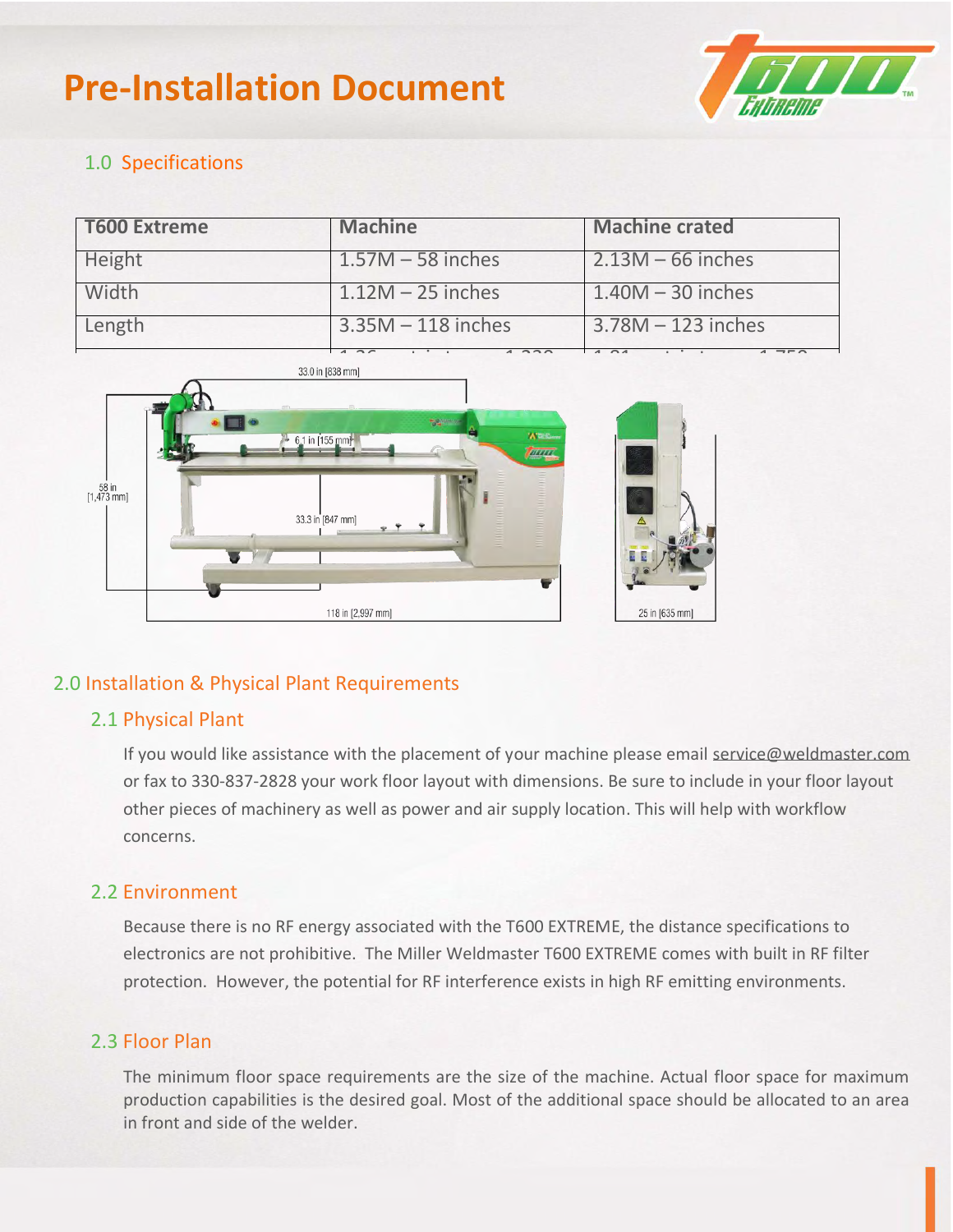

### 2.4 Recommended Table Configuration

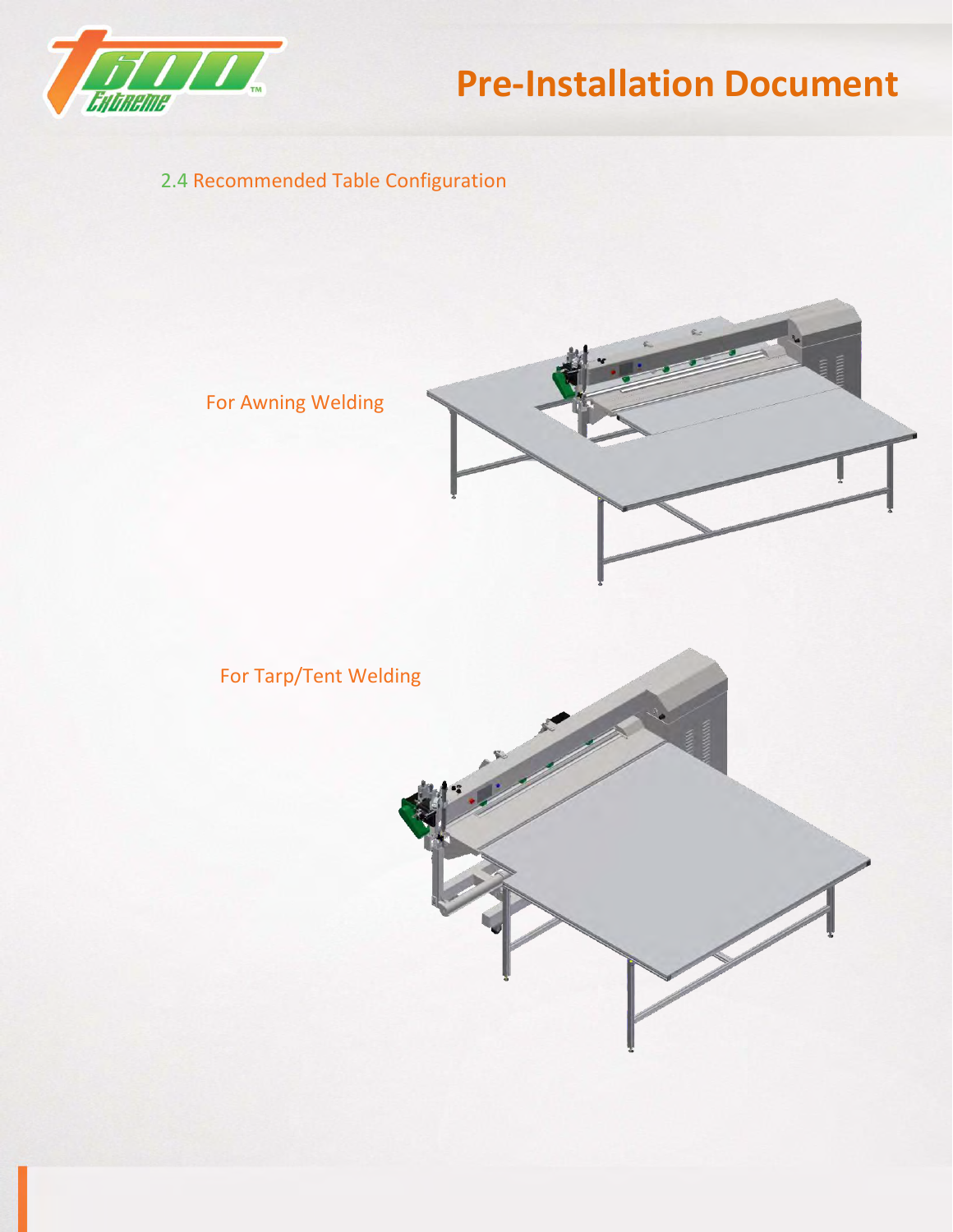

#### 3.0 Power Requirements

The T600 EXTREME can accept the following power sources:

Warning: Only a qualified electrician should connect the electrical power and any local certifications above the normal electrical standards will be added at the expense of the customer.

| 16 amp $-$ 230v, Single Phase | 380 - 415 voltz, 50-60 Hz |
|-------------------------------|---------------------------|
| 25 amp - 230v, Single Phase   | 208 - 240 voltz, 50-60 Hz |

The requirement for AMPS may vary depending on machine requirements. Consult your quotation for the exact amount required. If outside the USA, your power configuration may vary.

The welder is supplied with a suitable 25 AMP cable approximately 10ft (3M) in length. Due to the number of different style outlets available, the cord will not include a plug. You may choose to have your cord hard-wired into your power supply. It is recommended that your electrician use a junction box with an on/off switch and thermal protection.

#### A.0 Compressed Air Requirements and independent circuit ground with the circuit ground with the circuit ground  $\sim$

| 3 cfm @ 90 psi | 85 liters / min @ 6.2 Bar |  |
|----------------|---------------------------|--|

The T600 EXTREME does not need large volumes of compressed air, however some air is required to drive the pneumatics of the welder. Since these cylinders are activated and de-activated with bursts of air, a continuous volume of air is not needed. The T600 EXTREME includes an in-shop air supply valve that allows for quick connects and disconnects to your shop air supply. Due to the number of different style airline connectors, a male quick connect is not included. You will want to select a male quick connect with a 1/4" NPT (National Pipe Thread) to match your female quick connect.

NOTE: If you do not already have compressed air, a small portable unit capable of the above pressure and capacity will be satisfactory.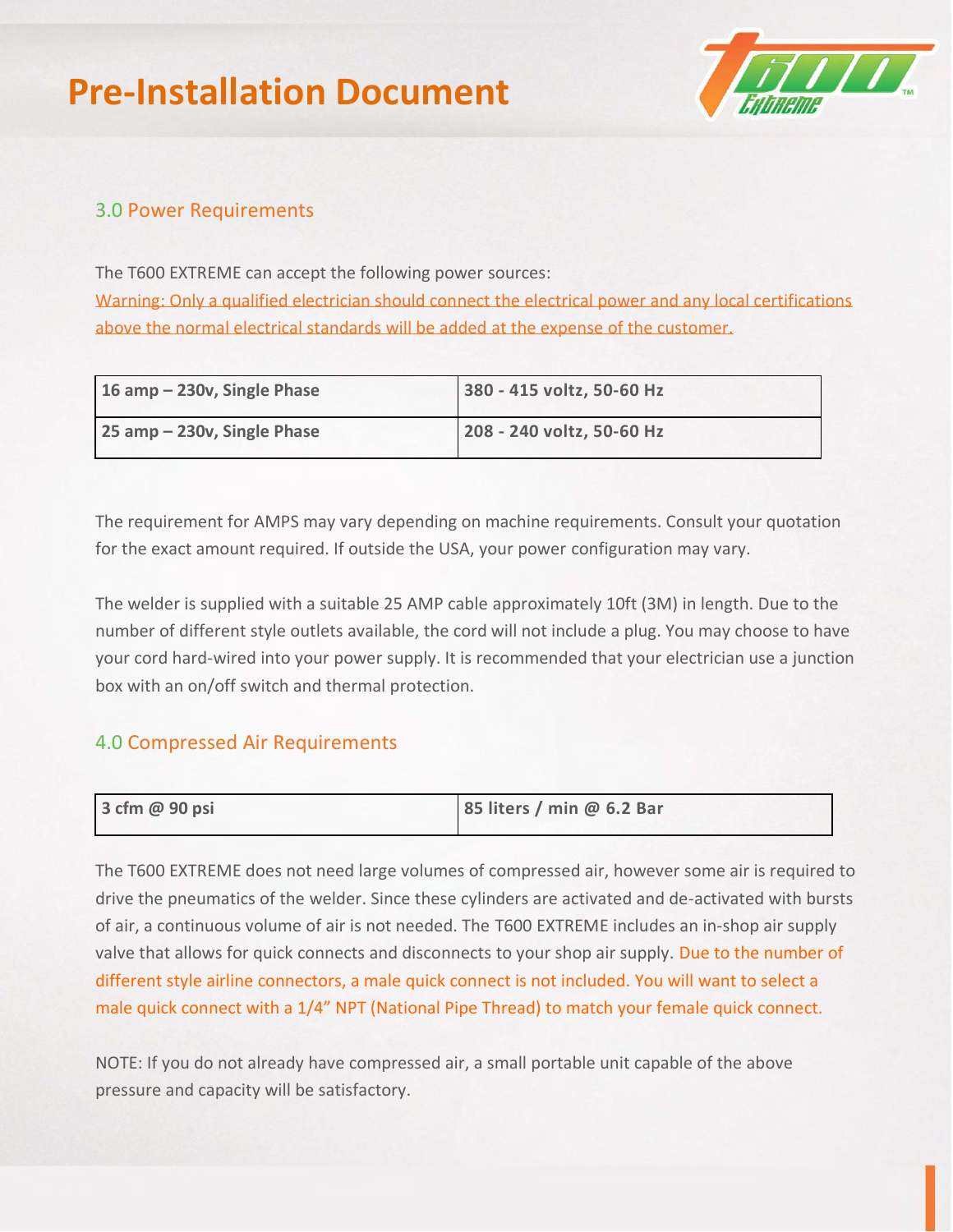

#### 5.0 Shipping

When the welder arrives at your facility, inspect the welder and crate for signs of any damage that may have occurred during shipping and verify the package count against the packing slip. Look for the Tip n Tell to see if the crate was mishandled. If there is damage, file a complaint with the shipper and inform Miller Weldmaster immediately. If a damage situation arises, do not sign the shipping receipt of the carrier without documenting the details of the crate, machine etc. FURTHER, it is critical to take photos of the machine for damage compensation. If needed, schedule a freight inspector to be on site when the Miller Weldmaster Application Specialist arrives to install the system.

#### 6.0 Training & Installation

#### 6.1 Committing Time

In order for the training to be of any value, it needs the undivided attention of the operators and the uninterrupted use of the welder. This means that the operators must commit all their time during the training session, and not try to do other work on the side. It has been our experience that by designating one or two responsible employees to take an active role in not only training but also learning all aspects of the welder will ensure a better production life out of the welder. We understand that committing this amount of time can be very difficult in a production environment, but failing to do so can be costly. One full day for installation & training is what is usually required. It is a relatively small investment when compared to the machine down time and product waste that can occur when untrained operators are used. We will train on the basic functionality of the welder. However, rate of production and confidence with your welder will be greatly improved with practice by your staff. It is your responsibility to become familiar with the welder and its capabilities.

Therefore, we request that you plan for a minimum of ONE full day when scheduling. The technician installing and training will speak English. The translation to your native language will be your responsibility.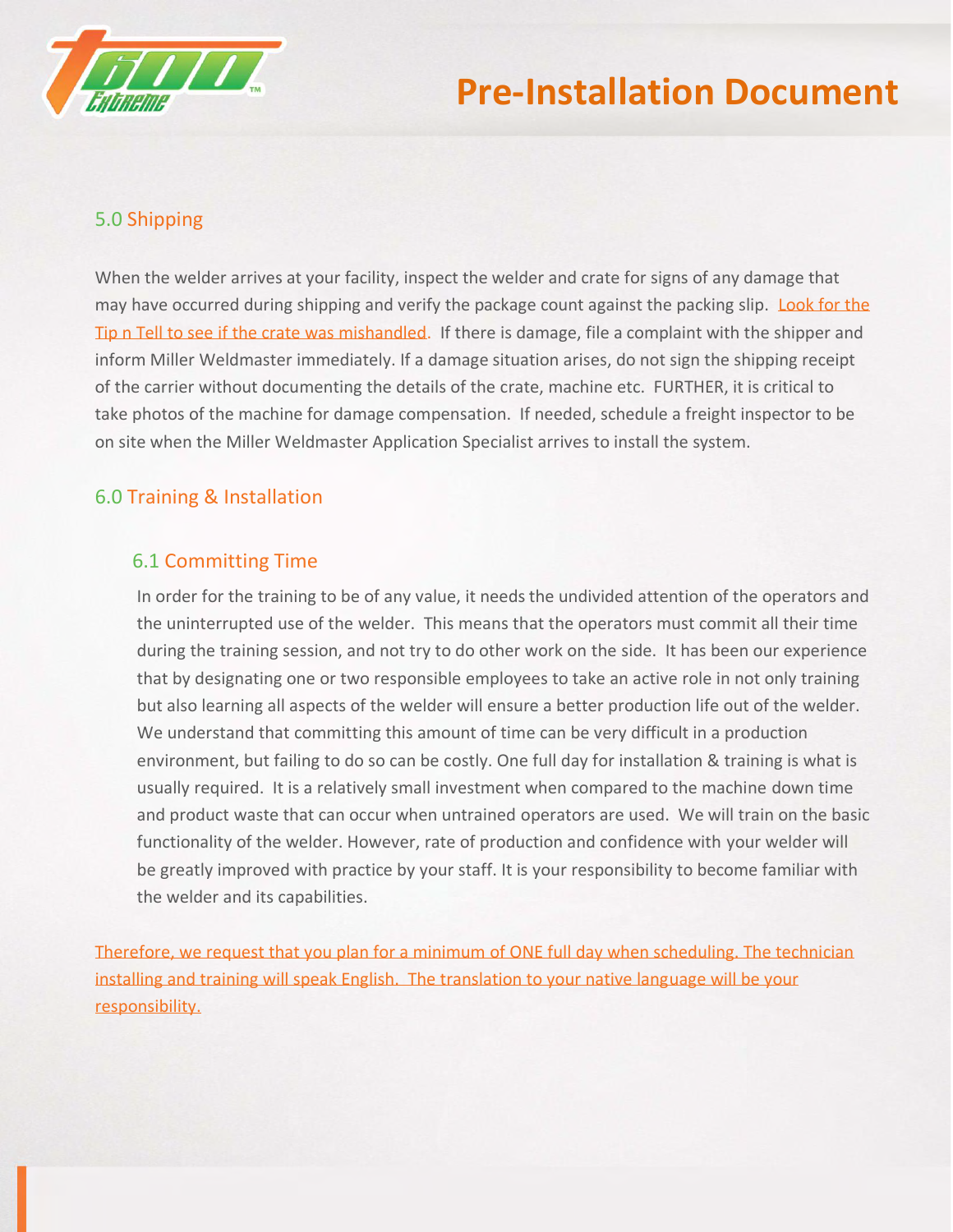

#### 6.2 Install Timeline

| $\bullet$ 8-9am | Uncrate machine, put into place and go over making sure nothing is loose |
|-----------------|--------------------------------------------------------------------------|
|                 |                                                                          |

- 9-10am Machine overview (turning on machine, HMI and functions)
- 10-12pm Wedge/Nozzle alignment (guides, foot pedal and shutdown)
- 12-1pm Lunch
- 1-2pm Setting up all guides and testing different materials
- 2-4pm Testing and running the machine
- 4-5pm Maintenance

#### 6.3 Minimum Materials Required for Training

The following is a list of materials required so that the maximum benefits of your training and installation can be met.

- 1. All different types of fabrics you will be seaming or plan to use in the future.(Most fabric suppliers will be glad to provide some sample material)
- 2. Enough material to run one or two hours worth of practice seams.
- 3. Enough material to make at least one of every product you produce.

#### 6.4 Pre-seaming Considerations

The pre-seaming portion of the seaming process is very important to image quality and your overall profitability. Properly prepared pre-printed images (if you are seaming after printing), and fabrics can improve the quality of the printed material, save time and reduce costly reprints. A properly seamed Awning or Pole Pocketed Banner/Billboard using the T600 EXTREME will provide your customers with a visually pleasing product.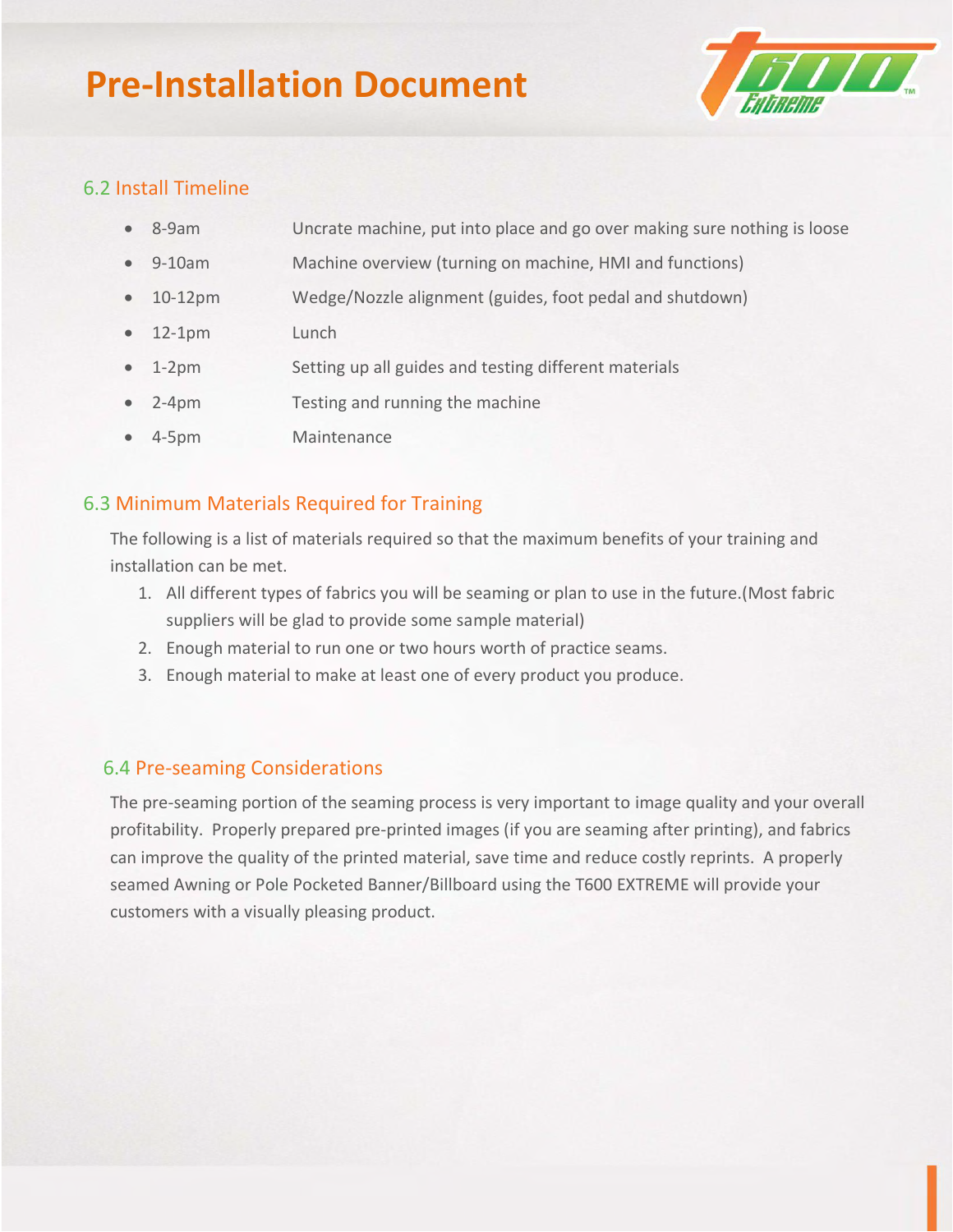

#### 6.5 The Main Operator

The T600 EXTREME requires at least one main operator who will be responsible for the operation and maintenance of the welder. The candidate should be a responsible employee and will need certain skills. He/she will be expected to be able to maintain the welder and perform a routine maintenance. This person will also be the communication link with our Support Department, and should be capable of phone-assisted problem solving and basic repair.

The main operator will be important to the operation of the welder, and should be selected with great care.

The main operator should possess basic hands on mechanical aptitude & some very basic technical background.

#### 6.6 Other Operators

In addition to the main operator, other operators will be required for more than one shift and as helpers. It is not necessary that these operators possess the skill level of the main operator. However, anyone working with the welder should show a mechanical aptitude and have some experience with seaming or sewing. It is important that the person have an eye for distinguishing between good seams and bad seams.

#### 6.7 Goals for the Operators in Training

To understand all the controls and functions on your welder, understand and perform basic maintenance and to understand and be able to achieve a good weld for each type of material & to produce an end product in a timely manner.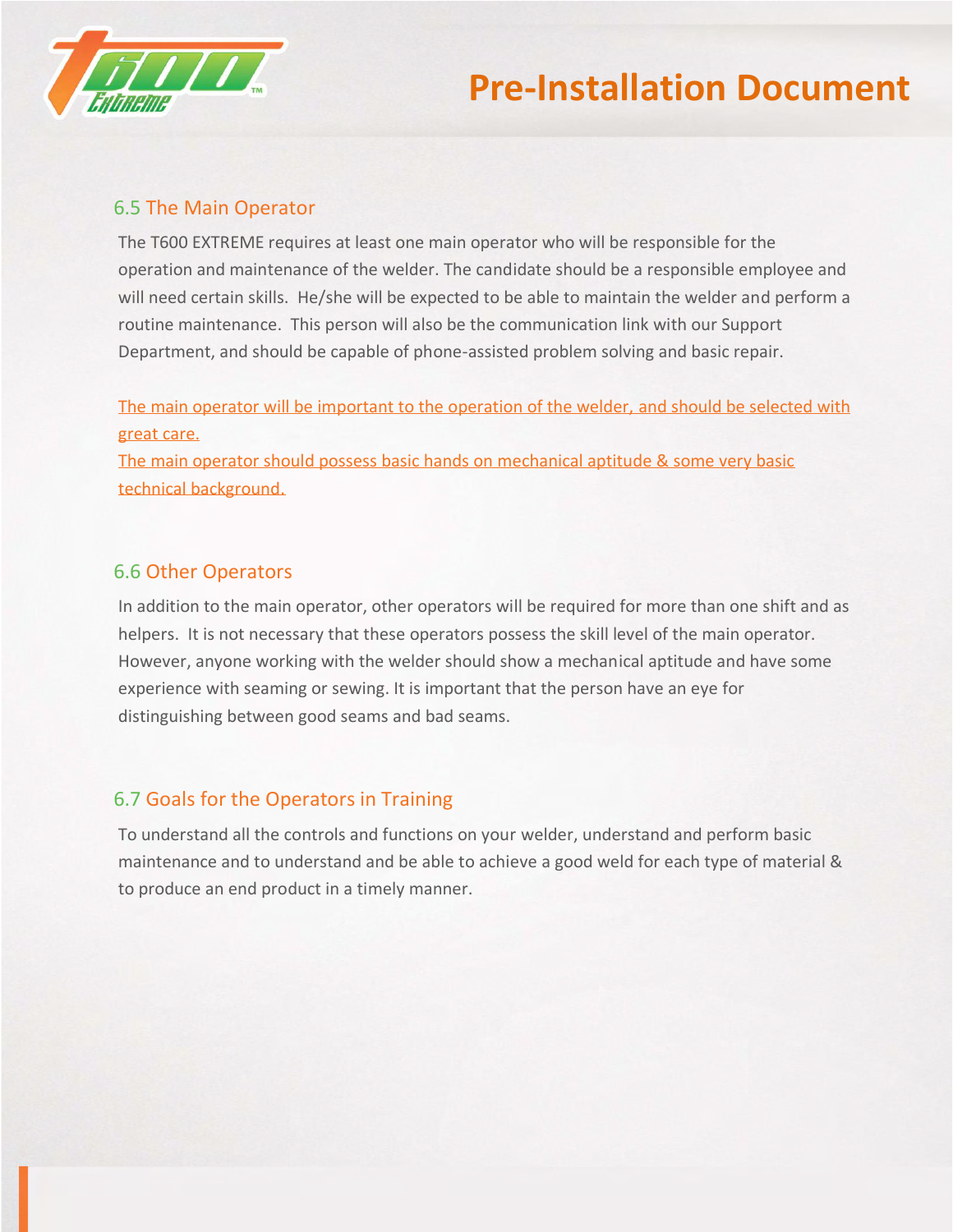

#### Complete this page, sign & return to service@weldmaster.com.

This form must be returned before the welder can be installed. Please return this survey as soon as

possible.

Please answer the following questions completely and honestly:

| Your Name:    | E-mail: |
|---------------|---------|
| Your Company: | Date:   |

1. Do you have the applicable power requirements? Please see Serial tag for correct power connection

| 15 amp/380-415v, Single Phase? [ ] Yes [ ] 25 amp/208-240 v, Single Phase? [ ] Yes [ |    |
|--------------------------------------------------------------------------------------|----|
| <b>No</b>                                                                            | No |

| If not when will it be installed?<br><u> If not when will it be installed?</u>                          |
|---------------------------------------------------------------------------------------------------------|
|                                                                                                         |
| If NO-when will this be available?<br><u>If</u> NO-when will this be available?                         |
| 7. What is the measured incoming voltage of the electrical power source that will be connected to the   |
| welder? volts                                                                                           |
| 8. Is the machine to be installed requiring any special considerations for installation? [ ] Yes [ ] No |
|                                                                                                         |

9. Will you provide all fabric & employees needed for proper training?....................[ ]Yes [ ]No If no, please explain: